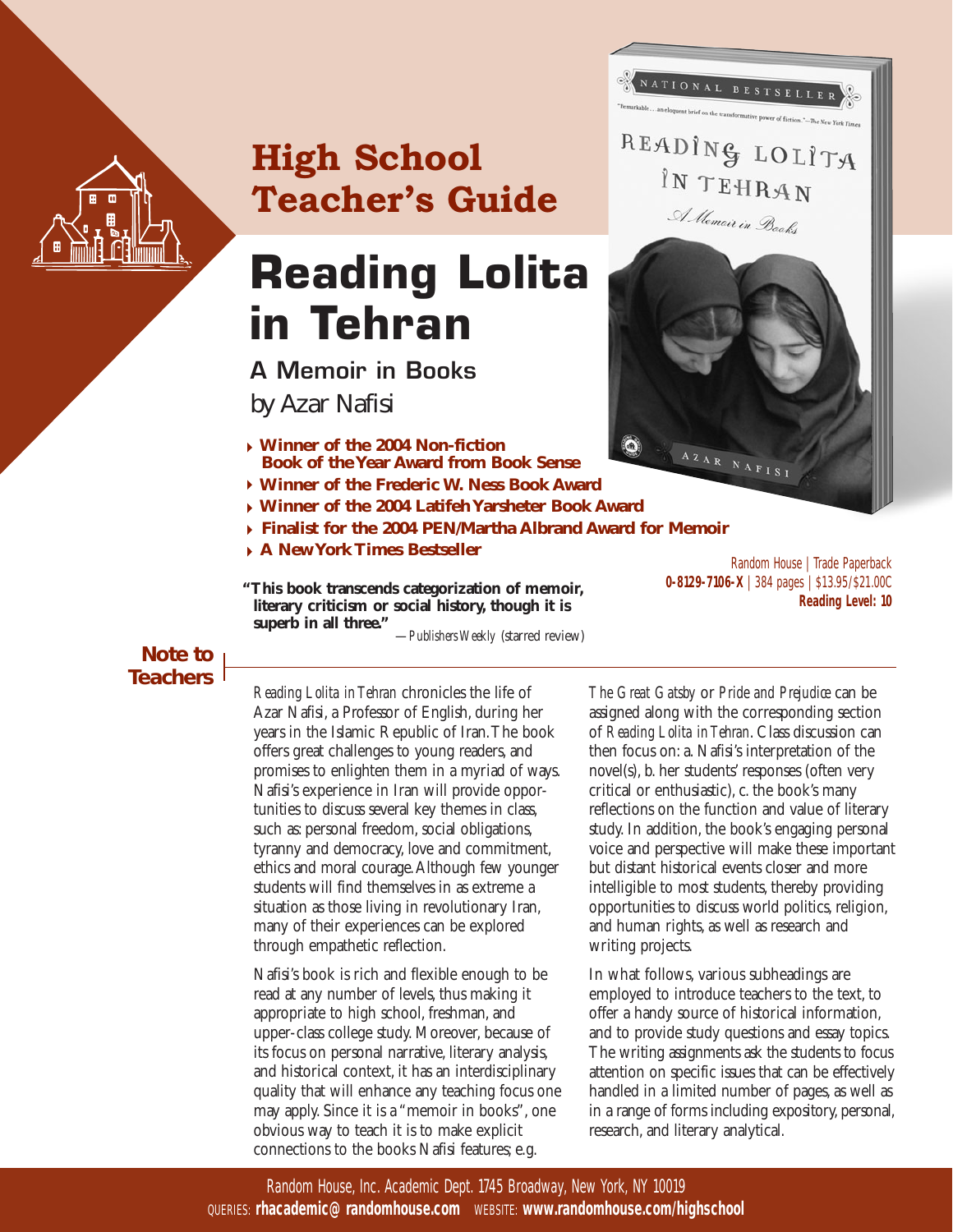# **Historical Context**

Mohammed Reza Shah succeeded his father to the throne in 1941 and ruled Iran until his overthrow in 1979.Although many acknowledge him for his efforts to industrialize and modernize the nation, his rule was both dictatorial and oppressive, thus fomenting opposition from a wide spectrum of the religious and secular populations. Chief among his critics was the powerful Shia scholar,Ayatollah Khomeini. Although the Shah exiled Khomeini in 1964, the Ayatollah still maintained a powerful core of disciples dedicated to the deposition of the Shah. Increasing political unrest throughout 1978 reached its zenith by the end of the year and the Shah fled the country on January 16, 1979. Later that year, the Shah entered the US seeking treatment for cancer (he died two years later in Cairo, Egypt). Because the US would not extradite the Shah to Iran for trial, the US became a target of revolutionary ire, resulting in the taking of hostages at the US Embassy by a motley group of students.The hostage crisis finally came to an end after 444 days.

Meanwhile, the Ayatollah Khomeini had returned to Iran after his long exile spent in Turkey, Iraq, and France. On April 1, 1979, Iranian voters cast their ballots in a national referendum establishing an Islamic Republic. However, this did not make for a stable and fluid political transition.Throughout the year, rival political groups, ranging from conservative Islamic to communist, struggled to create a new nation, to write a constitution, and to determine a foreign policy; indeed, the whole identity and set up of the nation was up for debate.The Islamic Republican Party's conservative agenda was most successful and strict policies and new laws were implemented. For women especially, the influence on their daily lives was immediate and intense.Although Reza Shah had "unveiled" Iranian women in 1936, they were forced again to adopt what the new regime defined as proper Islamic dress: either a chador or a long dark robe. *(For more on women's issues see the summary of section three).*

During this same period, Iran was besieged by its neighbor, Iraq.Throughout 1980, Iran and Iraq fought over a border which had been in dispute since the modern nation of Iraq was created at the close of World War I.This culminated in September 1980 with Iraq staging a full-scale military invasion of Iran, which ushered in eight years of armed conflict. Iraq thought it could take advantage of the political instability within Iran, and secure gains easily. However, Iranian resistance proved far greater than was expected; for their part, the new Iranian leaders used the war as a test for its own citizens' loyalty to the Islamic Republic.Anyone expressing dissent could be accused not only of counter-revolutionary activities, but treason. In this way, many were sent to fight in the front, jailed, or executed

The effects of this war were widespread and deadly: not only was poison gas used against troops, but civilians were routinely targeted with missile and rocket attacks.The war caused the death and injury of more than a million people. Despite all this destruction and death, the war did not resolve the border dispute.

Since the late eighties, a reform movement has tried to change Iran's political, cultural, and religious environment. Indeed, since a majority of the population was born after the 1979 revolution, many young people in Iran are eager for such reforms. Leaders such as Ali Akbar Hashemi Rafsanjani and Mohammed Khatami have advocated for more tolerance in cultural and political affairs, have opposed censorship, and arbitrary government.Their efforts have frequently been thwarted by conservative leaders, most notably, the Council of Guardians, which has the power to disqualify candidates for office.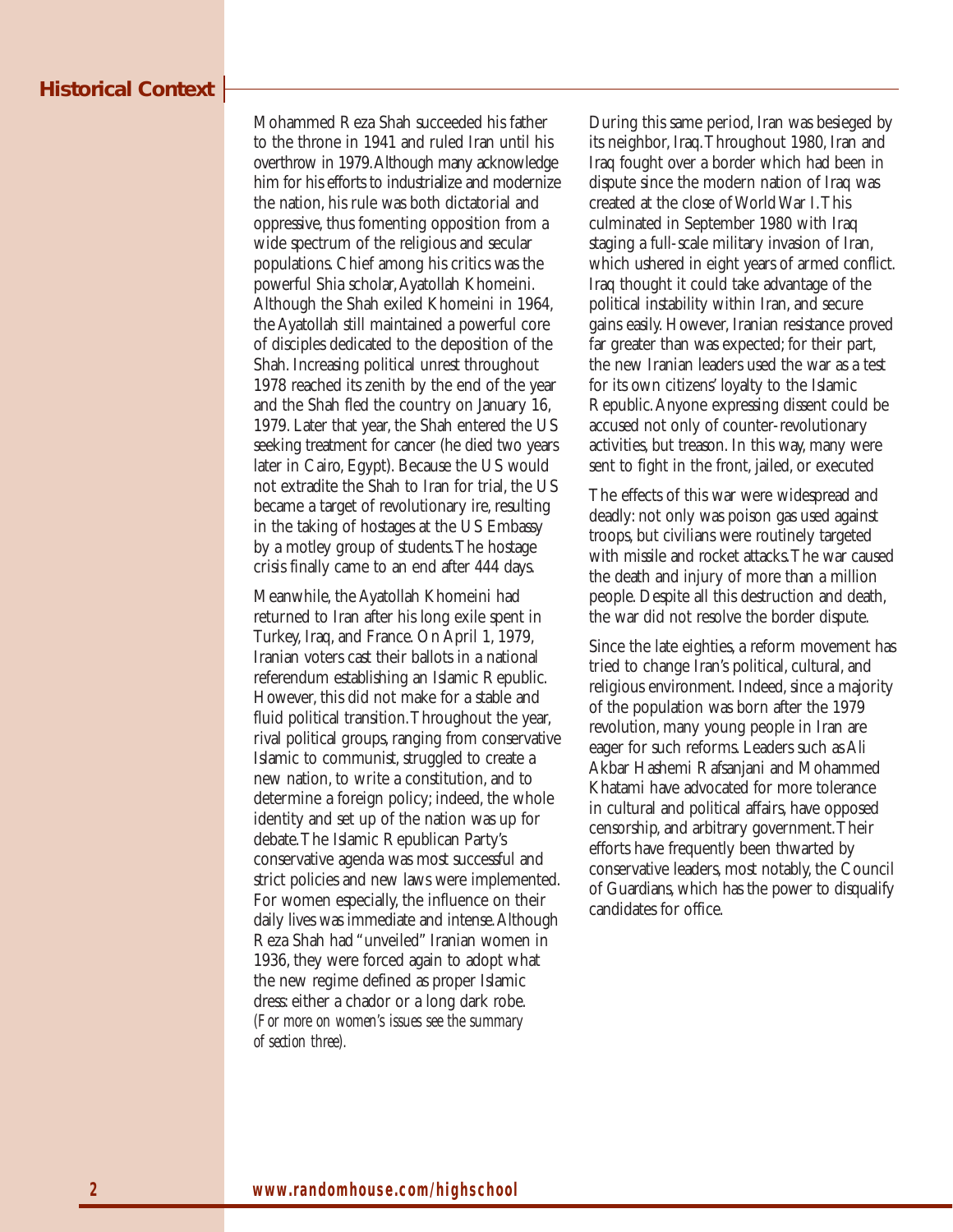#### **Section I**

The very earliest paragraphs of *Reading Lolita in Tehran* not only establish the general context of the book, but also introduce its key terms and themes.

Azar Nafisi begins with a description of a dream she fulfilled in her final years of life in the Islamic Republic of Iran: to hold a private literature workshop with a select group of dedicated students. Over the course of this first section, Nafisi introduces us to the seven students in the group and recreates their discussions about two primary texts: Nabokov's *Invitation to a Beheading* and *Lolita*. In so doing, she makes both implicit and explicit connections between these novels and the lives of these women living in the Islamic Republic of Iran, and by extension, explores the links between literature and reality generally.

Nafisi characterizes her seven students one by one as they enter her home on their first workshop; for instance, Mahshid is distinguished as one who willingly wore the veil before the revolution, and who was jailed for five years because of her "affiliation with a dissident religious organization" (13), whereas Azin is described as sporting a kimono-style robe, and wearing large golden earrings and pink lipstick. The contrast between these two women demonstrates that a great deal of heterogeneity among Iranian women's dress, attitudes and beliefs yet prevails, despite the regime's attempts to define them only as Muslim women (28).

The discussions pertaining to Nabokov's two novels highlight their exploration of the relationship between the individual and tyranny: "What Nabokov captured was the texture of life in a totalitarian society, where you are

completely alone in an illusory world full of false promises and where you no longer differentiate between your savior and your executioner" (23). Since the Islamic Republic is just such a totalitarian regime, the students and Nafisi are insightful readers of Nabokov's book; they experience similar aspects of arbitrary rule and find relief in the reading of such experiences.

Although the new Islamic rules of behavior affected all Iranian citizens, Nafisi explains that after the revolution, women's position in society was significantly curtailed specifically due to the implementation of the so-called Islamic dress code; indeed,"the streets have been turned into a war zone, where young women who disobey rules are hurled into patrol cars, flogged, fined…" (27). Perhaps the most powerful illustration of this life under tyrannical rule is the unfortunate experience of Sanaz.Without any justification, she and a group of friends are arrested, subjected to "virginity tests", forced to sign "confessions" and sentenced to 25 lashes for vague accusations of vice (72-4).The sense of frustration, violation, and helplessness in the face of such abuses of power would be unbearable if it were not for the escape made possible in literature.This points to the book's major theme of the relationship between literature and reality. Although it is true that literature provides solace, escape, and joy it also inexorably leads back to reality:"Curiously, the novels we escaped into led us finally to question and prod our own realities about which we felt to helplessly speechless" (38-39).Thus, art not only serves to enhance life through the experience of beauty, it helps us to understand our own reality.

#### **Discussion Questions:**

- **1.** Who is the Blind Censor? How does Nafisi utilize this figure to help articulate what she and her girls hope to do in their weekly workshop? (24-25)
- **2.** What is the meaning of "poshlust"? (23)
- **3.** How do the students explain Nabokov's mysterious word "upsilamba"? Why was the concept so intriguing to them?
- **4.** What are the three kinds of women in *1001 Nights*? How might women in Iran relate to their problem?
- **5.** How did Invitation to a Beheading relate to life in Iran (23, 67)?
- **6.** What happened to Sanaz when she went on a brief vacation with her friends?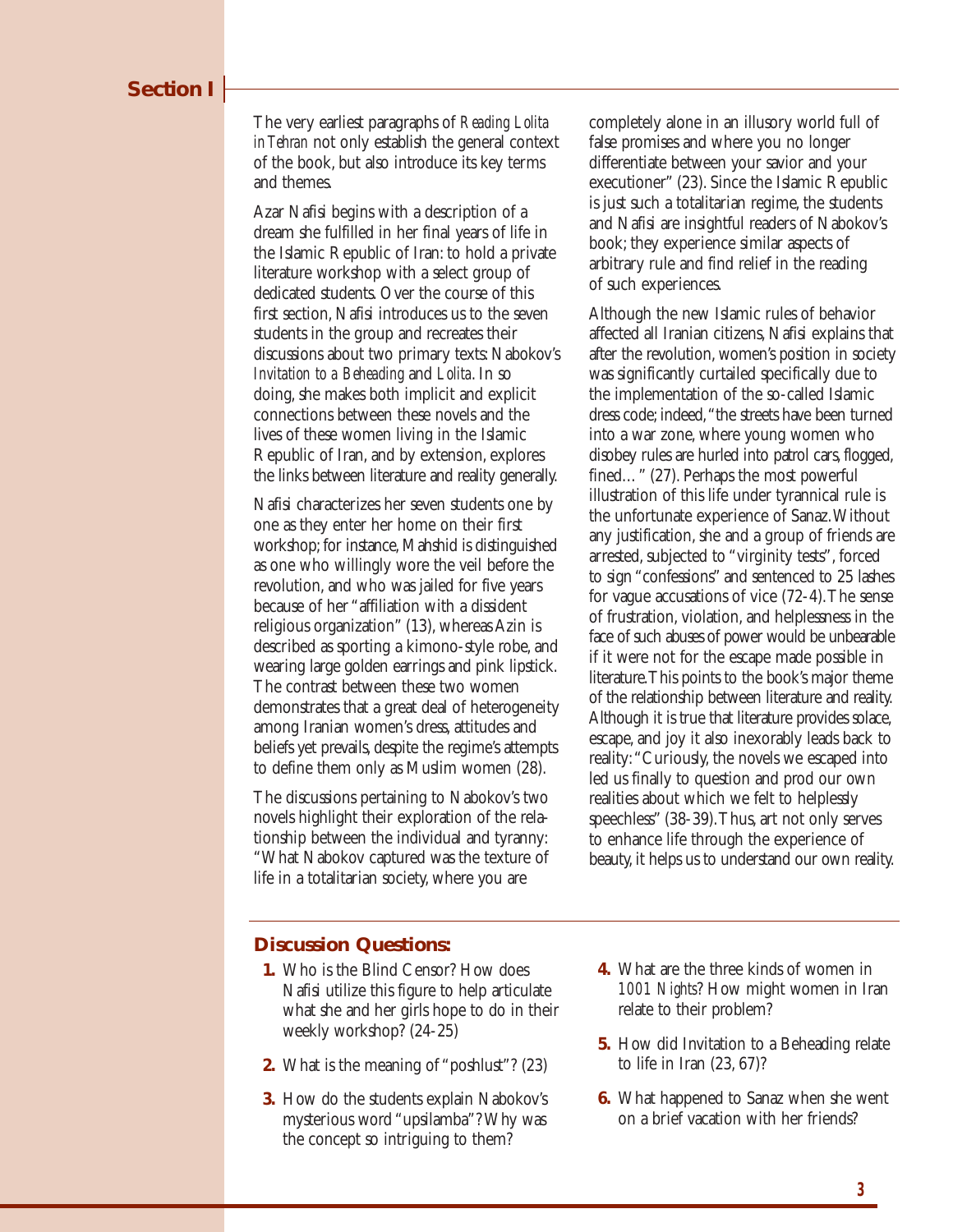#### **Writing Assignments:**

- **1. Expository:** In her explanation of the workshop, Nafisi writes not only about their literary discussions, but also about their lives in Iran. In an expository essay, show what their lives in the Islamic Republic of Iran were like.Refer to specific situations as Nafisi describes them.
- **2. Personal:** Nafisi narrates the incident of Sanaz' arrest and punishment although she and her friends are completely innocent. Was there ever a time when you felt yourself to be a victim of injustice? Tell the story and explain how you felt. What, if any, lasting changes have you experienced as a result of this injustice?
- **3. Literary:** Of *Lolita*, Nafisi writes:"Lolita belongs to a category of victims who have no defense and are never given a chance to articulate their own story.As such, she becomes a double victim: not only her life but also her life story is taken from her" (41).Write a literary analytical essay in which you explain this quotation.

#### **Section II**

In the second section, Nafisi goes back in time to recount her return to Iran in 1979 after many years of living abroad. She experiences an uncanny feeling of unfamiliarity while awaiting her luggage at the airport.Although happy to be home, the changes wrought by the revolution give her a sense of uneasiness. When going through customs, a young guard "picked up [my books] disdainfully, as if handling someone's dirty laundry" (82).Although she notes that the guard did not confiscate her books, Nafisi warns us that this would come later. Such an observation indicates that the revolution for which they had such high hopes, would result in a more closed off society.

In September 1979, Nafisi began teaching at the University of Tehran, a year which concurred with the critical events of the Islamic Revolution, including the rise of Khomeini, the American hostage crisis, and the forced veiling of women. Nafisi decries the summary trials and executions of religious, political and cultural leaders. During this time, many of her colleagues were purged from the university, and her own position was in jeopardy, especially with regard to the content of her courses and her public stand against the veil.

Although Nafisi's classes were routinely interrupted by major revolutionary events, she managed to lead the group through readings of important literary works, most notably F. Scott Fitzgerald's *The Great Gatsby*.According to Nafisi, this novel, while seemingly apolitical, has an important revolutionary quality. Many of her students however, object to it as immoral and decadent because its characters are adulterous. One might argue that the high point of this section is the "trial of Gatsby" which Nafisi organizes and her students stage.The trial discussions not only express a valuable reading of the novel itself, but also demonstrate what kinds of lines of inquiry or interpretation are appropriate in literary analysis.

In her closing remarks on the novel, Nafisi seeks to channel her students away from a narrow condemnation of the characters' immorality, and instead to have them focus on the theme of the dream.Although one might say that Gatsby's theme of the dream is quintessentially American, Nafisi eventually demonstrates the link between his dream (and its destruction) and the destruction of the revolutionary dream of many Iranians.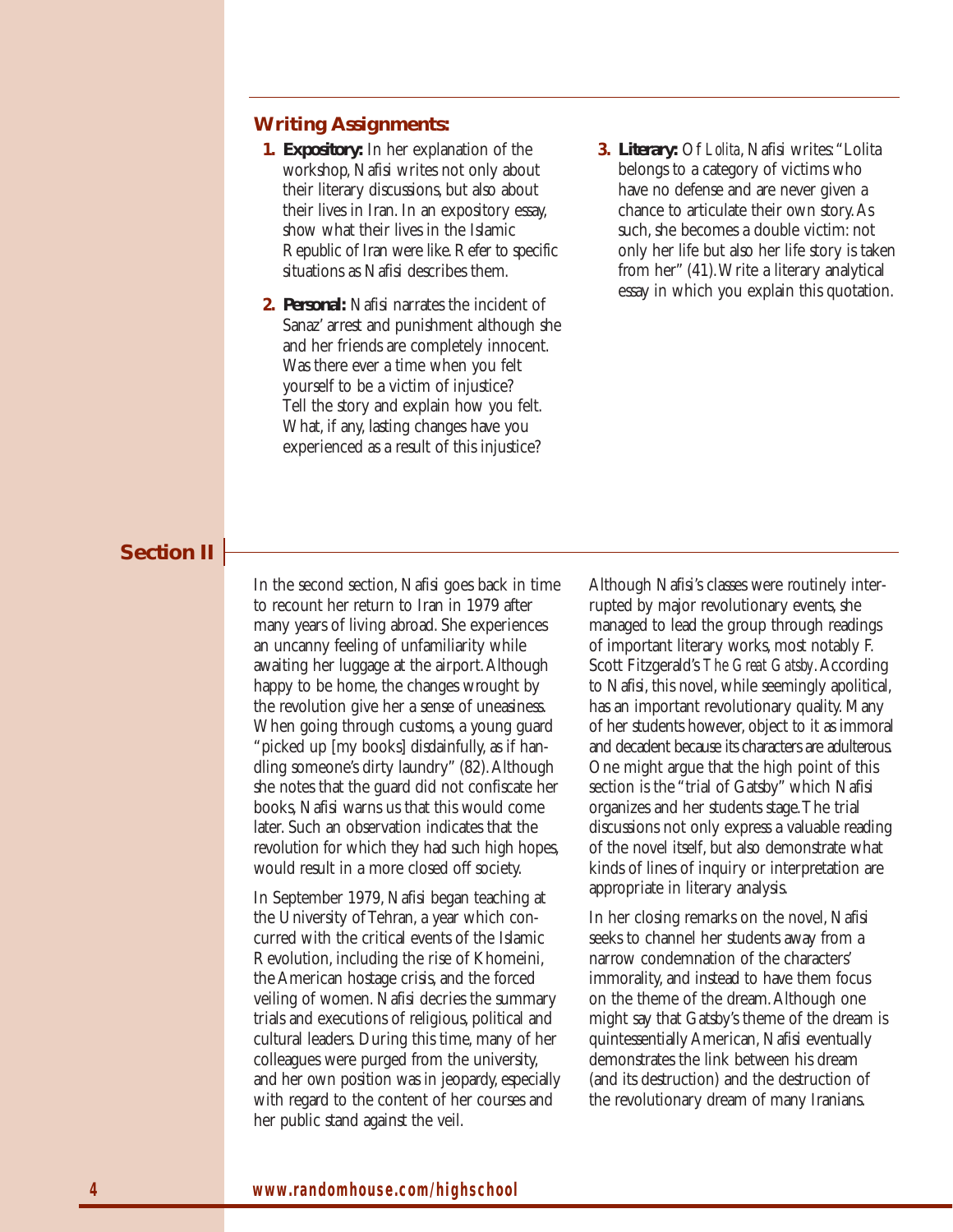#### **Discussion Questions:**

- **1.** Why does Nafisi feel so exhilarated and yet uneasy at the airport? (81-82)
- **2.** Describe Nafisi's experiences abroad. How do they relate to her life in Iran? How do they contrast? (82-86; 113-15)
- **3.** According to the author, what should the "best fiction do"? What do you think? (94)
- **4.** In Iran during this time, show trials and executions were routinely aired on television; how did Nafisi feel when she saw the arrest of the general who had been responsible for the framing and imprisonment of her own father? (101)
- **5.** What happened at the US embassy in Tehran in November 1979? Why was it called "the nest of spies"? (104-06)
- **6.** During the trial of *The Great Gatsby* what are Mr. Nyazi's arguments against the novel? (124-28)
- **7.** How does Zarrin answer Mr. Nyazi? How does she defend the novel? (128-35)
- **8.** How did Nafisi ultimately feel about the outcome of the trial? (136)
- **9.** The author shows that the regime placed writers in a position of high esteem. Why was this a problem? (136)
- **10.** Nafisi states that "I did not tell them what I myself was just beginning to discover: how similar our own fate was becoming to Gatsby's" (144). Please explain this quotation.

#### **Writing Assignments:**

- **1. Expository:**What is Mr. Nyazi's objection to *The Great Gatsby*? Do you believe these are valid and useful ways to respond to literature? In contrast, what does Nafisi say about the function of literature?
- **2. Personal:** Nafisi begins with an explanation of a return to her home where she felt strange. In an essay please describe Nafisi's experience and then relate it to an experience that you have had. Have you ever felt out of place at home? Why?
- **3. Research:**Throughout this section, Nafisi alludes to major political developments. In a research paper, please explain the revolutionary events in Iran between the Shah's leaving (January 1979) and the beginning of the Iraq war (Summer 1980). Use Nafisi as one of your sources.
- **3. Literary:** Of F. Scott Fitzgerald's novel *The Great Gatsby* Nafisi writes:"It is about loss, about the perishability of dreams once they are transformed into hard reality. It is the longing, its immateriality, that makes the dream pure" (144).Write an essay in which you explain and support this statement.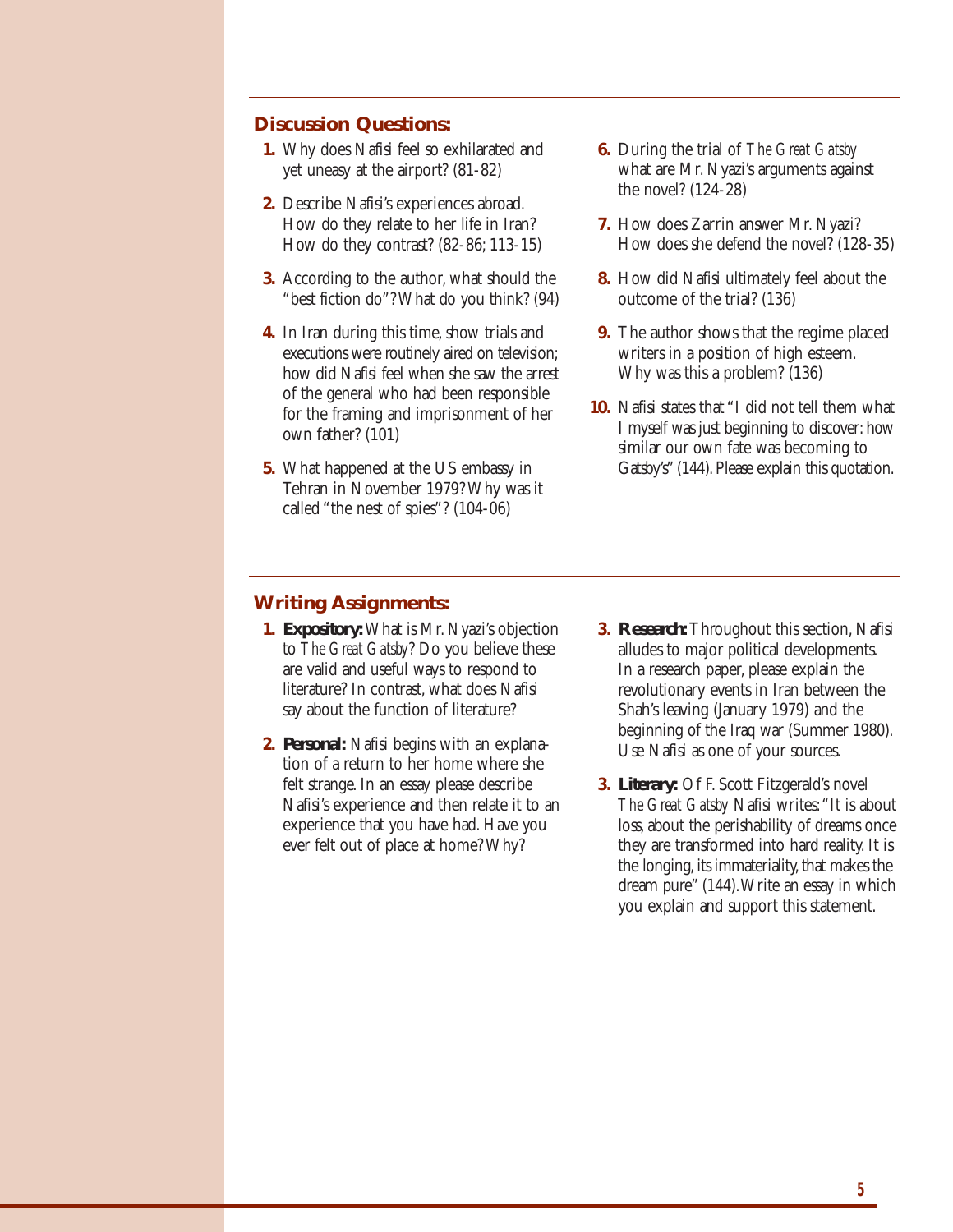#### **Section III**

In the third section of *Reading Lolita in Tehran*, Nafisi narrates the events of the years 1980-1988, which included not only ongoing revolutionary activities but also the war with Iraq. On the personal front, in 1980, Nafisi was expelled from the University of Tehran for refusing to wear the veil; she subsequently pursued an independent writing career, bore two children, and, after a long hiatus from teaching, she took a full-time job at Allameh Tabatabai University where she resumed the teaching of fiction.

The coming of the war directly upon the heels of the revolution impacted life in Iran thoroughly.The new regime used the war as a weapon against anyone expressing dissident political views;anyone critiquing the government was labeled a traitor. In addition to traditional military battles, the civilian populations of Tehran and Baghdad were subjected to a brutal campaign of missile and rocket attacks. In much of this section of the book, Nafisi describes their experiences of blackouts, sirens, air raids and deaths as well as the psychological impact and coping mechanisms of living under such pressures; e.g. after missile attacks there would be a regular round of phone calls amongst family and friends confirming everyone's safety. Nafisi and her husband struggled to decide the safest location in the apartment for their children to sleep, and moved them several times. For entertainment and diversion, many people watched movie videos procured on the black market or from banned satellite dishes.The anxiety and threat of constant attacks were frequently compounded by the pro-war propaganda of the regime. For instance, Nafisi specifically describes the revolutionary motorcycle squads who would circle missile attack sites, sometimes barring help to the victims, so that they could chant victory slogans.

Nafisi's return to teaching was both a compromise and a thrill for her. In leaving her position at the University of Tehran, she had taken a moral stand against the regime's mandatory policy of veiling. However, many saw this as a moot point since the imposition of the veil affected all women in all walks of life: in short, Nafisi would soon be wearing a chador or robe anywhere in public anyway. In a meeting with her student, Mr. Bahri, he asked her why she

wanted to jeopardize the revolution for a "piece of cloth" (164). Nafisi protests the regime's confiscation of the veil as a symbol for its fight against "Western Cultural Imperialism" by refusing to wear it in her official capacity as a professor, despite the fact that she must wear it as a private citizen. It is for this reason that her return to teaching is so fraught with difficulties for her.Although some advise her to teach because the spreading of ideas is a useful form of resistance to the oppressive policies of the regime, she struggles with the fear that she is compromising her moral position, and being a hypocrite.

Nevertheless, after much soul searching, Nafisi agrees to accept the position at Allameh Tabatabai University where she teaches Henry James among her other novelists.This section resembles others of the book in that Nafisi introduces us to a few key students and recreates for us some of their responses to two main texts. In this case, we have the return of some of the same students, such as Nassrin and Mahshid, as well as some new ones, such as the virulent and uninformed Mr. Ghomi.Two texts take center stage this time: Henry James's *Washington Square* and *Daisy Miller*, novels which challenge her students very much.The character of Daisy Miller in particular became an obsession with the students; she is both an example of courage and misbehavior, and, like Gatsby, some readers see her as immoral and believe that she actually deserves the death she suffers in the end.

Although James's prose is difficult, Nafisi shows that his world, or "counter-reality," was a powerful antidote to the ugliness of the world that he saw in both the American Civil War and World War I. Nafisi shows that the students, citizens of Iran, could thoroughly understand and appreciate his dramatization of lack of empathy because that is what they experienced everyday at the hands of those currently in power.According to Nafisi, James illustrates the way in which compassion is central to the novel as a genre and lack of it defines the villain. Moreover, like the protagonists of James's novels, the people of Iran can strive to achieve an "aura of victory" by maintaining "self respect," even though this may not also include "happiness" (225).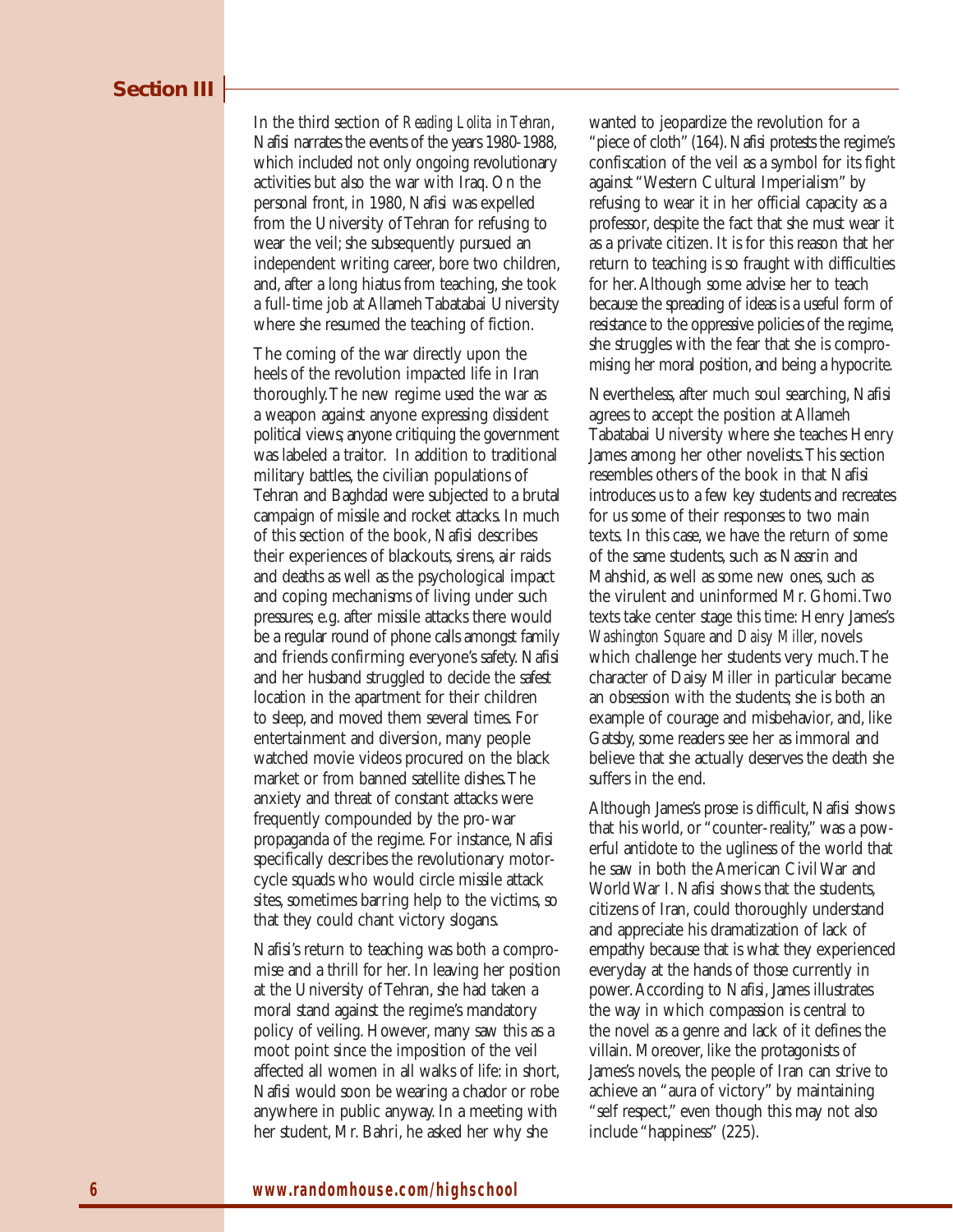The end of the war unfortunately does not bring relief to the people of Iran. For those not in the war it was a kind of anticlimax. Although the ceasing of missile attacks was certainly good, there was a prevalent feeling of "disillusion and disenchantment" (239) since Iran lay in ruins, and the nation suffered from rampant unemployment. For many of those young men who truly believed in the war, it was even worse.This fact is illustrated in the final chapter of the section. Nafisi narrates a

typical day in class.As she is making her final comments on the theme of courage in James's work, a student in another class immolates himself.Although he was a veteran of the front, little was known about him. Nafisi wonders whether he was privately mourned since there was never any official commemoration or memorial. He represents the average young man who had gained a sense of "purpose and power" with the war, but who "lost all that as soon as he returned from the front" (252).

#### **Discussion Questions:**

- **1.** What happens during Nafisi's discussion about the veil with her student, Mr. Bahri? (164-65)
- **2.** Describe the missile attacks and bombings that the residents of Tehran experience.
- **3.** How does Nafisi use the term "irrelevant" to describe herself? (169)
- **4.** Who is Mrs. Rezvan? What does she encourage Nafisi to do?
- **5.** What are the students' responses to *Daisy Miller*? Do you agree with them? If not, what do you make of the novel? (194-98)
- **6.** What happens when the female students were mocking one of the male students who had died in the war? What does Nassrin say? What does Nafisi say? (210-12)
- **7.** What is the relevance of the narration of Henry James's biography in chapter 23? How especially does the quotation about "counter-reality" gloss James's art? (216)
- **8.** According to Nafisi, in what way is Catherine Sloper an unusual heroine? (223)

# **Writing Assignments:**

- **1. Expository:** In this section, Nafisi explains why she resisted wearing the veil in 1980, and how she accepted dismissal from her job at the University of Tehran because of it. Later, however, she returned to teaching at Allameh Tabatabai University, and consented to wear the veil in class after all. Explain the initial dilemma and the steps she took in deciding to go back.
- **2. Personal:** Have you ever gone through an experience where you had to stand up for your convictions and take the punishment? Have you ever had to compromise your principles? Write an essay that tells the story of your ethical decision, and why you had to change your mind.
- **3. Research:** In this section Nafisi refers to the Iran-Iraq war.Write a research paper in which you identify the events leading up to the war, its key characteristics, and

results. Use Nafisi as one of your sources in order to show how the average citizen coped with the war.

- **4. Literary:** According to some of Nafisi's students, Daisy Miller is an immoral character and by extension, the novel is immoral.Write an essay in which you either agree or disagree with this assessment.
- **5. Literary:** Nafisi points out that in Washington Square, Catherine Sloper is an unconventional heroine.Write a character analysis of Catherine which shows how she is unconventional. Explain if you think that Catherine does, as Nafisi suggests, reach a kind of victory at the end of the novel.
- **6. Literary:**Write an essay in which you show how both Daisy and Catherine show distinct kinds of courage.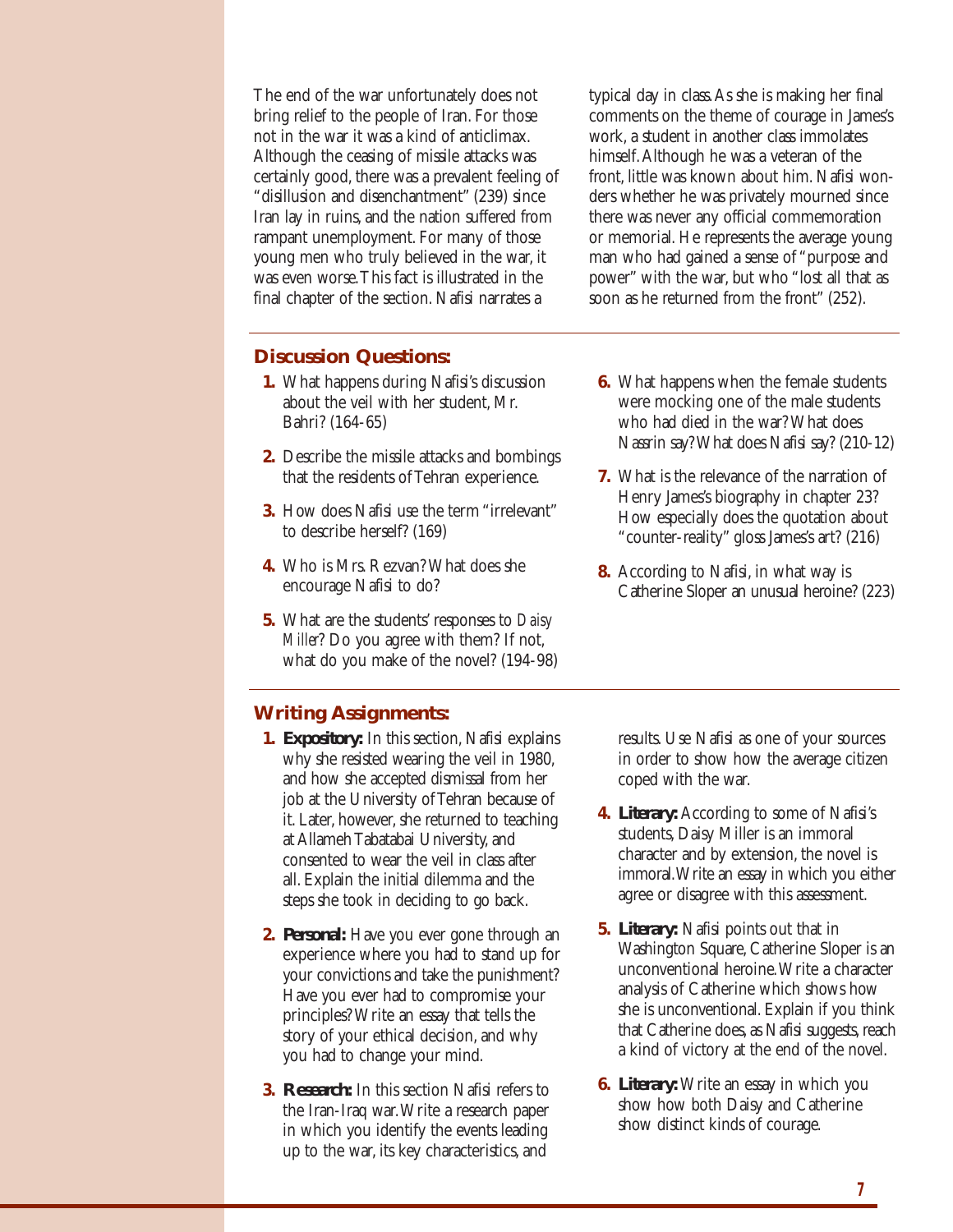In the final section of the book, Nafisi returns to the description of the literature workshops with which the memoir began. Jane Austen's *Pride and Prejudice* is the primary novel that acts as a touchstone throughout the section. The reading of *Pride and Prejudice* offers interesting insights into the nature of love and communication, as Nafisi and her students cope with the challenges peculiar to women living under the regime's oppressive interpretation of Islamic tradition.The author thoroughly develops this theme in this section, although it has an important presence throughout the memoir, in repeated stories of vice squads' arbitrary powers, the sexual molestations that pass for security searches, and the arguments about the veil itself. It seems that the regime is intent on controlling all aspects of their sexuality. In one provocative statement, Nafisi observes that: "Living in the Islamic Republic is like having sex with a man you loathe" (329).

Of course, one key issue is the veil. In section three Nafisi had referred to her grandmother's wearing of the veil as a special pious act which defined her personal relationship with God and which was not political in nature. In the fourth section, she elaborates on this theme by discussing Mahshid's relationship to the veil: she willingly wore it before the revolution, and yet after it becomes mandatory for all women, it is oppressive to her.Although this may seem confusing if not downright contradictory, the reason is clear: in making it mandatory for all, the special significance of it in her life as a choice has been nullified. No one in looking at her could tell if it were her desire to veil or if it were simply thrust upon her.This results in self-doubt, depression, and self-loathing.

Because mandatory veiling (either in the form of a robe or a chador) is so important, it has tended to overshadow the debate about other issues that are equally important to women; for example, marriage, divorce, and child custody laws, and access to education and health care. Indeed, some have argued that keeping the veil in the forefront of women's issues has been an effective way to detract attention away from other issues of grave importance to women.

Nafisi gives a brief history of marriage laws in Iran to make the irony of women's position in Iran clear.The main point is that they are living in a time warp, where four generations of women have had wildly different experiences. In the early twentieth century the age of marriage had been raised to 18; women were being elected to parliament, and women enjoyed rights comparable to those of women in Western democracies. However, after the revolution, the family protection law was repealed, thus negating many of the rights of women both at home and work.The age of marriage was lowered to nine, the punishment for adultery and prostitution was stoning, and women were considered to have half the worth of men (261).Whereas Nafisi and her mother enjoyed a relative degree of freedom, her young daughter's position in society has regressed. In fact, it is more akin to that of her own great-grandmother.

Throughout this section, the author presents many other problems commonly faced by women. She demonstrates the difficulties of open courtship through the experiences of Sanaz and Yassi (263, 269-70, 278-80, 283-88) and they all voice their frustration that then-President Rafsanjani, hailed by many as a liberal reformer, had advocated the ridiculous rule of "temporary marriage" (259).The narration of the plight of Azin exposes the discriminatory divorce and child custody laws (272, 286). Nafisi even touches on the ambiguous psychological effects of Iran's oppressive laws by describing Nassrin's fundamental alienation from her own body (295-96).

Multiple personal anecdotes illustrate Nafisi's own frustration with the situation in Iran; for example, she notes that menopause is little discussed or understood among many women and their husbands (302). In another scene she is in a café with her friend known as "the magician" when the Vice Squad arrives for a raid. Since they are not related, it is illegal for them to be together like so, however, Nafisi initially refuses to part from her friend since they are not doing anything wrong. It is the constant pressure of this level of control by the government that she and the women of the group find unbearable.

Despite the current deplorable situation, there is still hope for reform and improvement. Nafisi notes that although the younger gener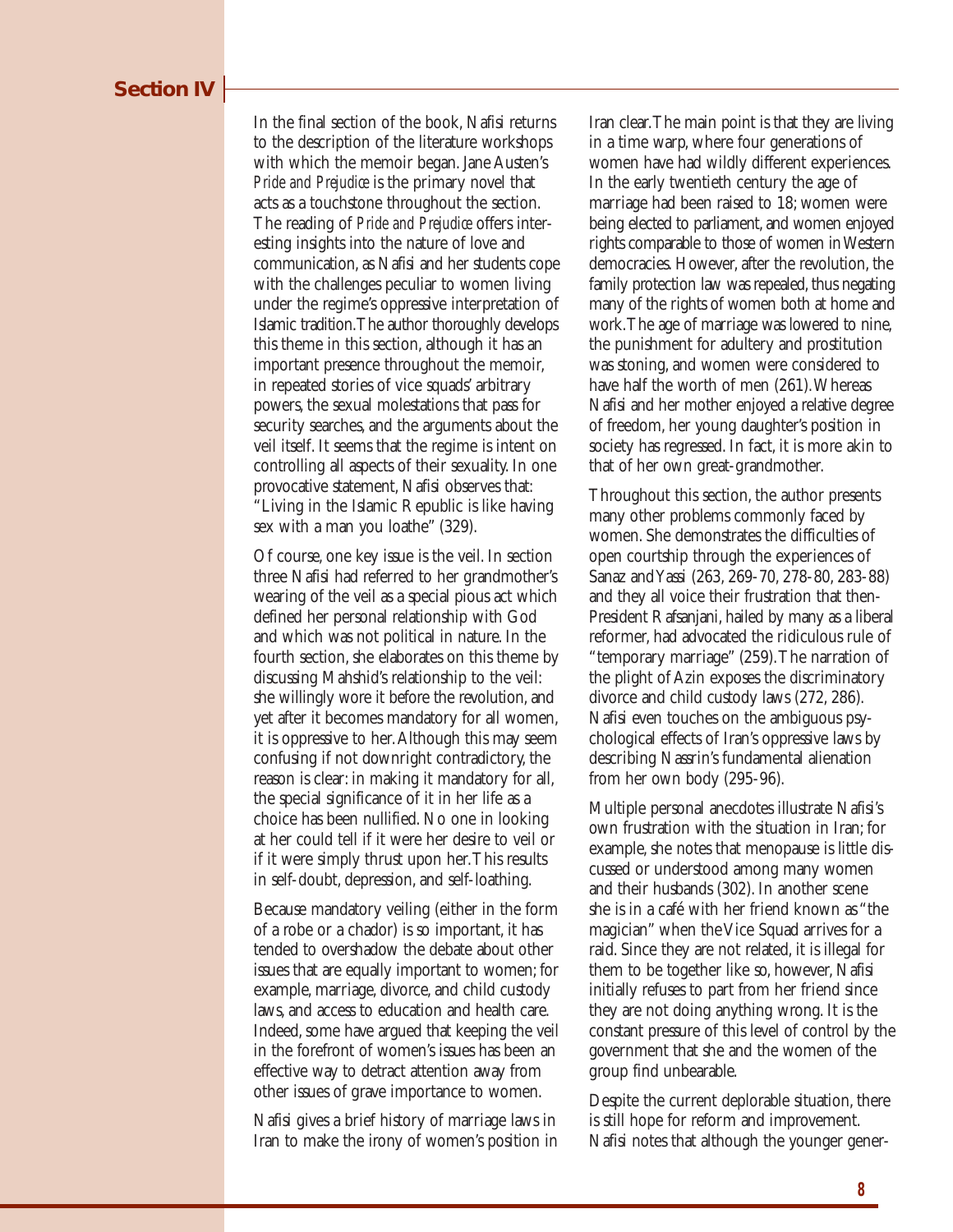ation did not have the chance to benefit from the earlier establishment of women's rights, the knowledge that such rights existed in the not-too distant past, inspires them to work for more in the future. It is precisely for this reason that the question of leaving Iran for the West is so tantalizing, and yet vexing for these women. Not only Nafisi, but nearly all the girls in the group, struggle with the question of whether to flee the country to attain greater personal freedoms, or stay and fight for change at home.

In this section Nafisi does not make as many explicit connections between the literary text (*Pride and Prejudice*) and their lives as she did in previous sections; for instance, in section two she made a very explicit connection between

Gatsby's dead dream and those of the Iranians. Nevertheless, in several passages here (265; 266-69; 304-07; 315) she devotes her attentions to a thorough reading of *Pride and Prejudice*, highlighting how Austen incorporated a multiplicity of voices which coexist within the texture of the novel, and which need not cancel any other voices out.This stylistic technique is mirrored in the novel's plot, in which characters "risk ostracism and poverty to gain love and companionship and to embrace that elusive goal at the heart of democracy: the right to choose" (307). Naturally, there is an implicit connection between this and Iranian women's struggle to regain the right to choose how to live their lives.

#### **Discussion Questions:**

- **1.** Explain in what way "four generations of women—my grandmother, my mother, myself and my daughter—lived in the present but also in the past" (262).
- **2.** How does Nafisi use dancing as a way to describe and understand the novel *Pride and Prejudice*? (264-69)
- **3.** According to Nafisi, what is the relationship between the personal and political? (273)
- **4.** How does the magician challenge her when she complains to him? (277-82)
- **5.** What is the "Ordeal of Freedom" of which Nassrin speaks? (323)
- **6.** Before the revolution, Mahshid voluntarily wore the chador; explain her feelings about mandatory veiling. (326-28)

#### **Writing Assignments:**

- **1. Expository:** In this section, Nafisi and her husband finally decide to leave Iran and immigrate to the United States. Explain their feelings about this and the steps leading up to the decision.
- **2. Personal:**Write about a time when you did not have the power to change a situation and the only option was to remove yourself from it.
- **3. Research:** Nafisi writes that women in Iran once enjoyed rights comparable to those of women in the West.Write an

essay in which you explain the status of women in Iran: begin with the reforms of the early-twentieth century and describe the legal status of women after the revolution. Use Nafisi as one of your sources.

**4. Literary:** After her discussion with the magician, Nafisi admits that:"Fiction was not a panacea, but it did offer us a critical way of appraising and grasping the world—not just our world but that other world that had become the object of our desires" (282). Explain this quotation by directly utilizing texts of your own choosing.